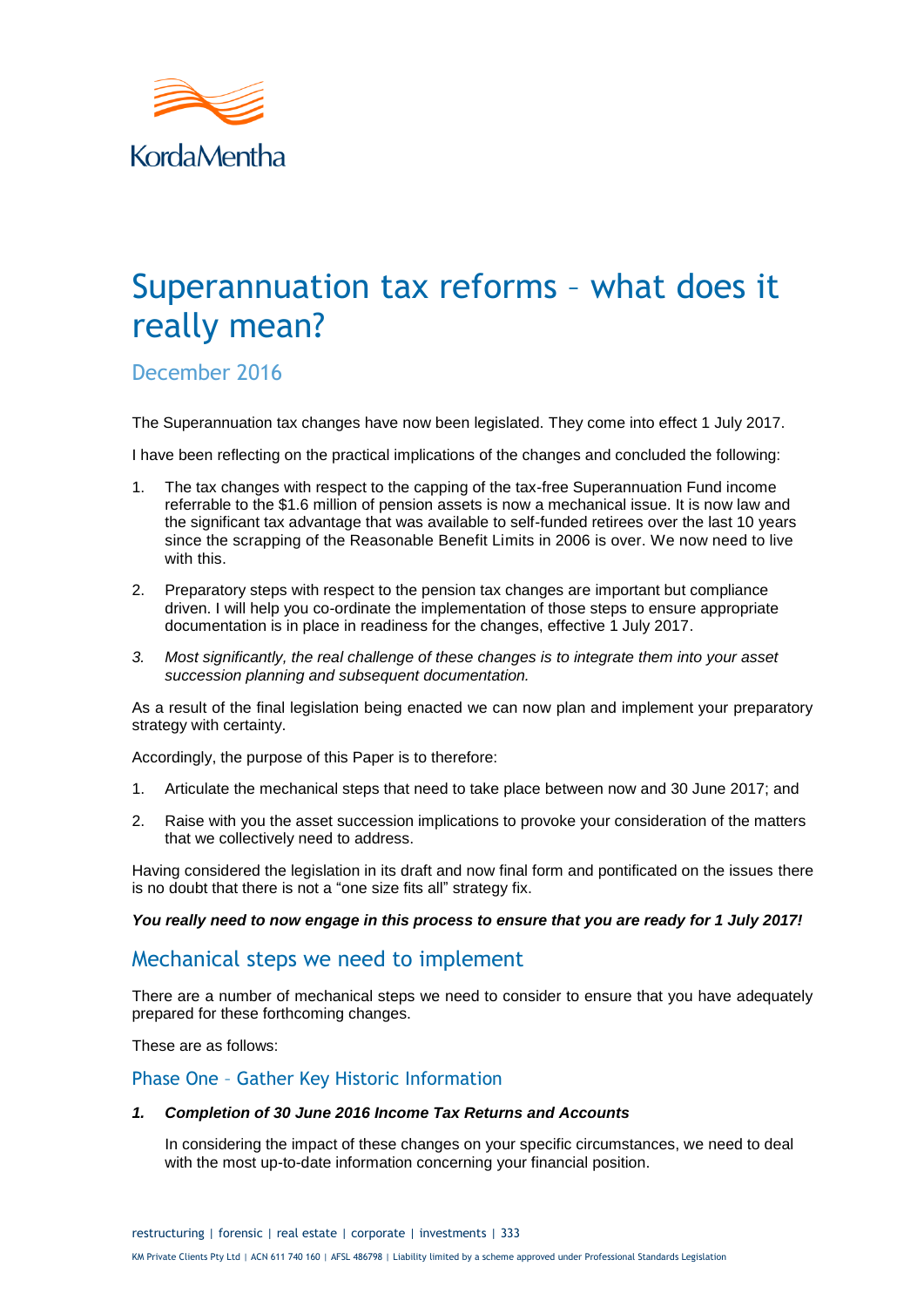

Accordingly, you need to have your 30 June 2016 Personal and Entity Income Tax Returns and Accounts and your Self-Managed Superannuation Fund's Accounts and Tax Return prepared as soon as possible.

*Please collate your source information so that this can be undertaken early in the New Year.* 

Your 30 June 2016 Self-Managed Superannuation Fund compliance information provides critical characteristics of your unique superannuation interests vital to determining the most appropriate strategy for you going forward.

#### *2. Determine your Current Net Asset Position and Future Cash Flow*

The strategy implications for assets outside the Superannuation System are just as important to consider, as it is for those assets within your Self-Managed Superannuation Fund. Make sure you understand the tax characteristics of both sets of assets. In addition, it is important that you consider your likely cash flow spend from 1 July 2017. This also may impact on your ongoing strategy. I need to understand if you have significant one off expenditure next financial year as this too will influence your strategy.

#### *3. Locate and Review your Current Asset Succession Documents*

As I have previously said, the biggest implication for these changes is with respect to your asset succession strategy. Accordingly, in preparation for a strategic planning meeting that we need to hold, please re-review your current asset succession documentation. This documentation includes your Wills, Powers of Attorney, Self-Managed Superannuation Fund Binding Beneficiary Nomination and Pension documentation.

It also includes confirming the Life Insurance cover you currently have.

## Phase Two – Prepare for the Changes

#### *1. Do not make further Contributions to your Self-Managed Superannuation Fund without Seeking Advice!*

You need to determine whether or not you are going to make further non-concessional contributions prior to the rules changing on 1 July 2017. From that date, non-concessional contributions are not permitted for taxpayers who have in excess of \$1.6 million in accumulated superannuation entitlements. The amount of concessional (i.e. tax deductible) contributions you are permitted to make decreases from \$35,000 (if you are aged over 50) to \$25,000 from 1 July 2017.

If you are contemplating making a personal contribution to superannuation in the current financial year (either a deductible or non-concessional contribution) please contact me prior to making that contribution to confirm its appropriateness.

The timing of contributions is now very important and may have other taxation implications.

#### *2. Obtain a Listing of the Assets in your Superannuation Fund at 9 November 2016*

As previously foreshadowed in the Exposure Draft, the final legislation confirms, for those in pension mode during part or all of the 30 June 2017 financial year, they should be able to take advantage of a "Mark to Market" rule in relation to the capital appreciating assets held within their Self-Managed Superannuation Fund.

*This will permit selected assets within your Self-Managed Superannuation Fund to have their Capital Gains Tax Cost Base adjusted to its market value prior to 30 June 2017.*

This is designed to eliminate the unrealised capital gains that have accrued on those assets to date, being subject to tax on realisation post 30 June 2017.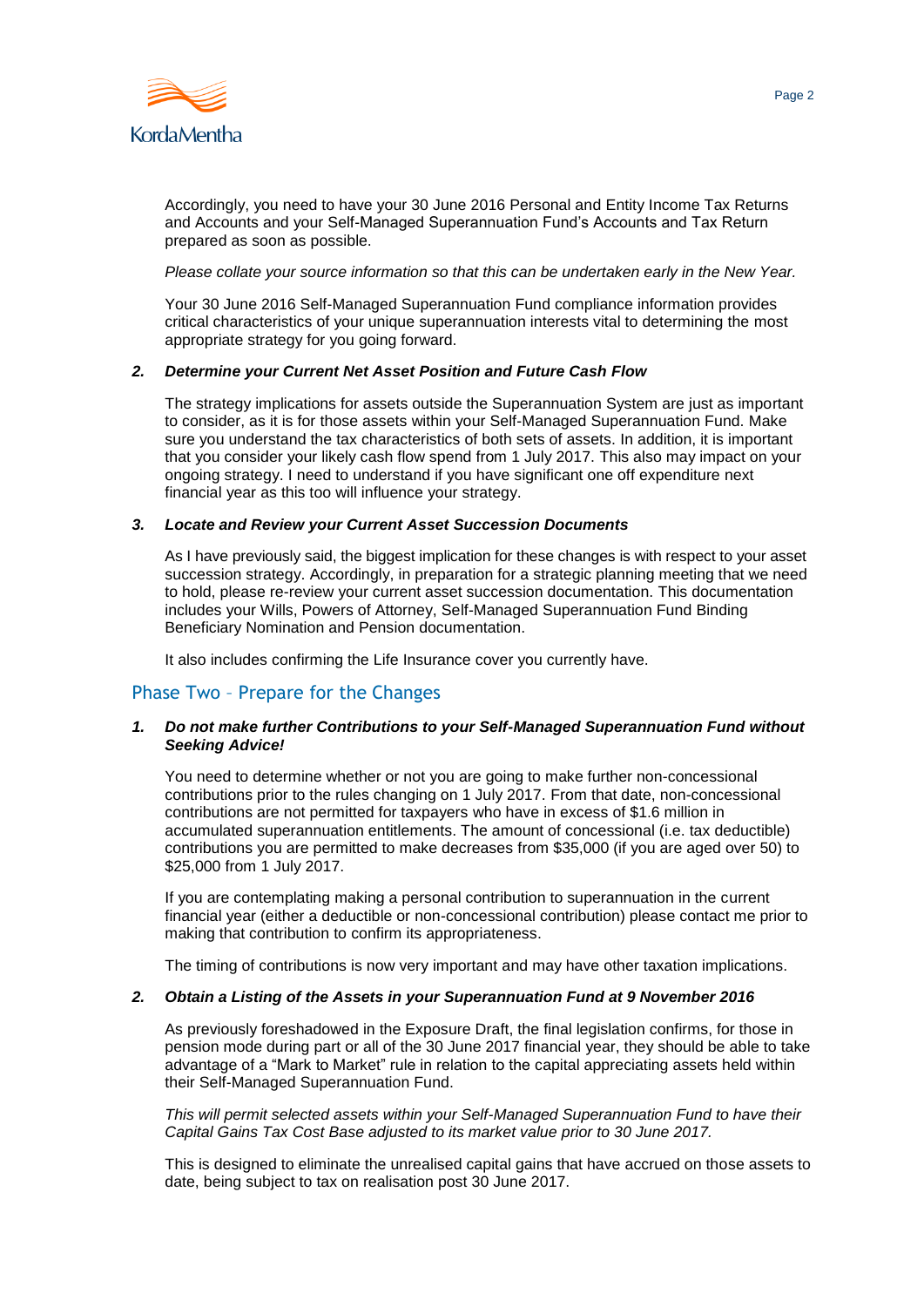

These rules are complex.

#### *They only apply to assets held at 9 November 2016.*

Accordingly, it is important that you obtain a printout of those assets held by your Self-Managed Superannuation Fund as at that date.

This printout needs to detail the cost of those assets.

I can then assist you to determine how we will apply the "Mark to Market" rules in your particular circumstances.

# Consider strategic issues

This phase is like putting together a jigsaw of your financial circumstances and intentions.

We have gathered all of the pieces and we now need to carefully place them in the appropriate positions.

## Immediate tax planning considerations

#### *1. Can we Equalise Pensions between Members?*

The Pension Transfer Cap of \$1.6 million is a taxpayer by taxpayer test. Accordingly, one needs to consider for multiple member Funds whether one or both members have accrued superannuation entitlements on 1 July 2017 that will exceed the \$1.6 million cap. If one member as at that date is below the cap, we need to consider how can we "equalise" or balance up each of the members so that each member is at or over the \$1.6 million cap as at that date.

Equalisation will decrease the amount in the Accumulation Phase within the Superannuation Fund for each member and therefore decreasing the amount of Superannuation Fund income subject to tax post 30 June 2017.

#### *2. Should we effectively Segregate Assets by having two Superannuation Funds?*

From 1 July 2017, Taxpayers will only be permitted to have \$1.6m supporting tax free pensions within Superannuation. Any excess accrued superannuation entitlements will need to be "rolled back" into Accumulation mode effective that date with the income derived by the SMSF on that proportion of assets subject to income tax within the Fund itself.

The proportion of the SMSF's income subject to tax will be calculated by an Actuary but will effectively be the percentage of income referable to the accumulation entitlements as a percentage of the total entitlements within the Fund. For example, if in a two-member Fund both members each start with a \$1.6 million pension (\$3.2 million in total) and have \$800,000 in accumulation, the amount of the income of the Fund subject to tax will be 20% (i.e. \$800,000 divided by \$4 million).

Clients have asked should we be considering specifically identifying assets that support the \$1.6 million pension per member from 1 July 2017 and segregating those assets to isolate the tax-free income generated by those assets?

From 1 July 2017, the law does not permit the formal segregation of assets between accumulation and pension mode for Self-Managed Superannuation Funds where members have more than \$1.6 million in assets on a member by member basis. That is, only one member needs to have more than \$1.6 million of accrued superannuation entitlements to preclude the entire Fund from segregating assets.

#### *A person can effectively however, create a pseudo segregation strategy by physically separating assets between two individual Self-Managed Superannuation Funds.*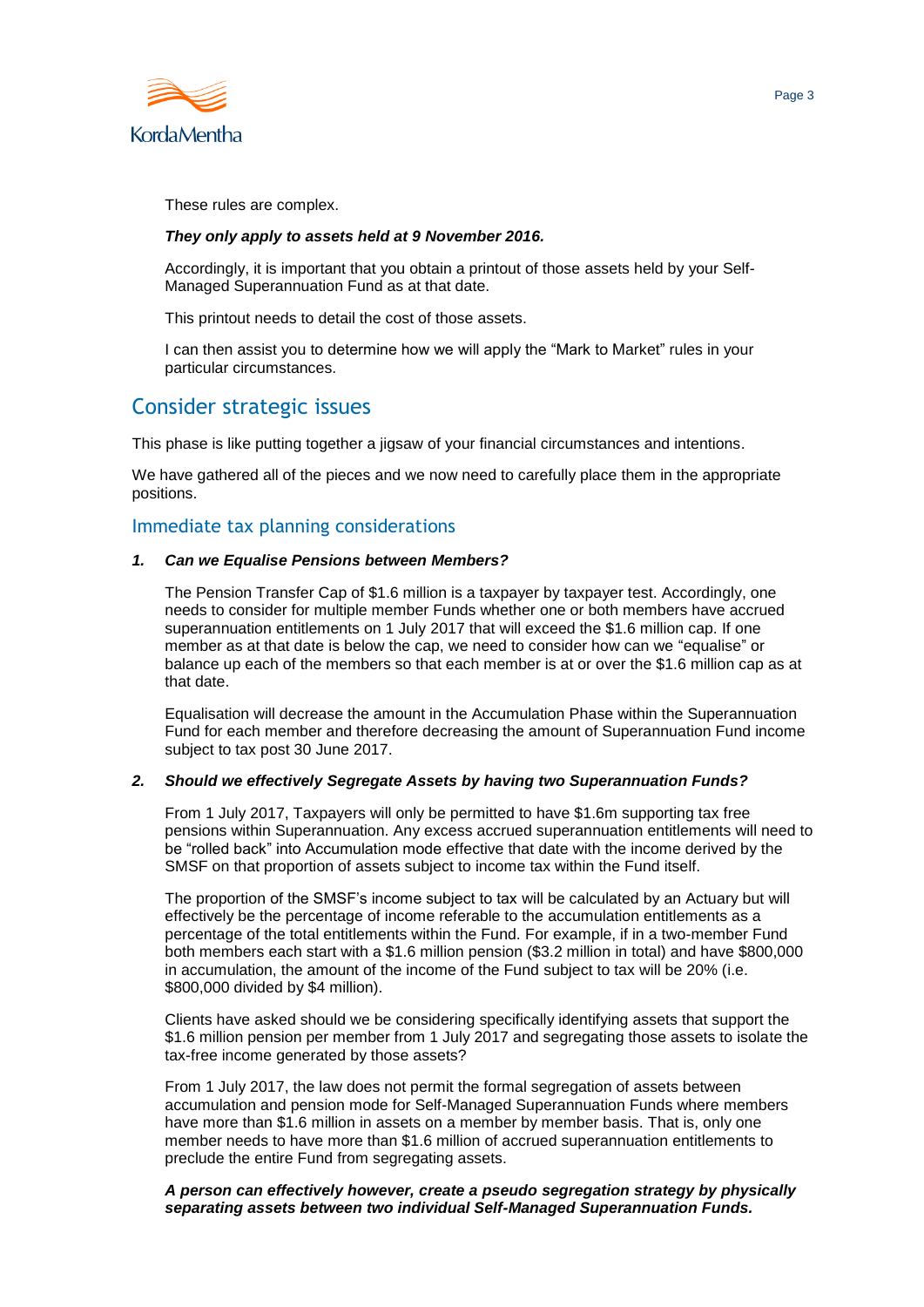

That is, you can have a "Pension Only" Fund with for example, for two members funded with say \$3.2 million of assets and the balance of the assets of the members in an "Accumulation Only" Fund.

The Pension Fund having members with 100% of the assets supporting pension liabilities will therefore produce 100% tax-free income.

The Fund will still be required to pay a minimum pension payment per annum, with that percentage dependent upon the age of the member on 1 July each year.

To determine whether or not you wish to create a dual Fund strategy post 1 July 2017 and therefore segregate assets you need to consider:

- a. The cost of maintaining that structure; and
- b. What type of assets do you wish to put in to support the pension?

This is you need to effectively try and pick winners with the assets that you are going to put in the tax-free Pension Fund punting their value will grow at a faster rate than those assets in the Accumulation Fund.

#### Asset succession issues

#### *1. What are the Tax Characteristics of the Components of your Pension?*

For those currently over 60 years of age, both pension income and lump sums withdrawn from the Superannuation system can continue to be accessed tax-free.

*It is however on the death of a member that the underlying components of a Member's Account are critical for determining the taxation consequences for the surviving beneficiary receiving the death benefit payment from a Superannuation Fund.* 

In general terms the taxation treatment of death benefits paid from a Superannuation Fund are as follows:

#### **Taxation Consequences of a Death Benefit Payment from a Superannuation Fund**

#### **(a) Payment made to Spouse/Child under 18**



#### **(b) Payment to Child aged over 18/Non-Dependant**

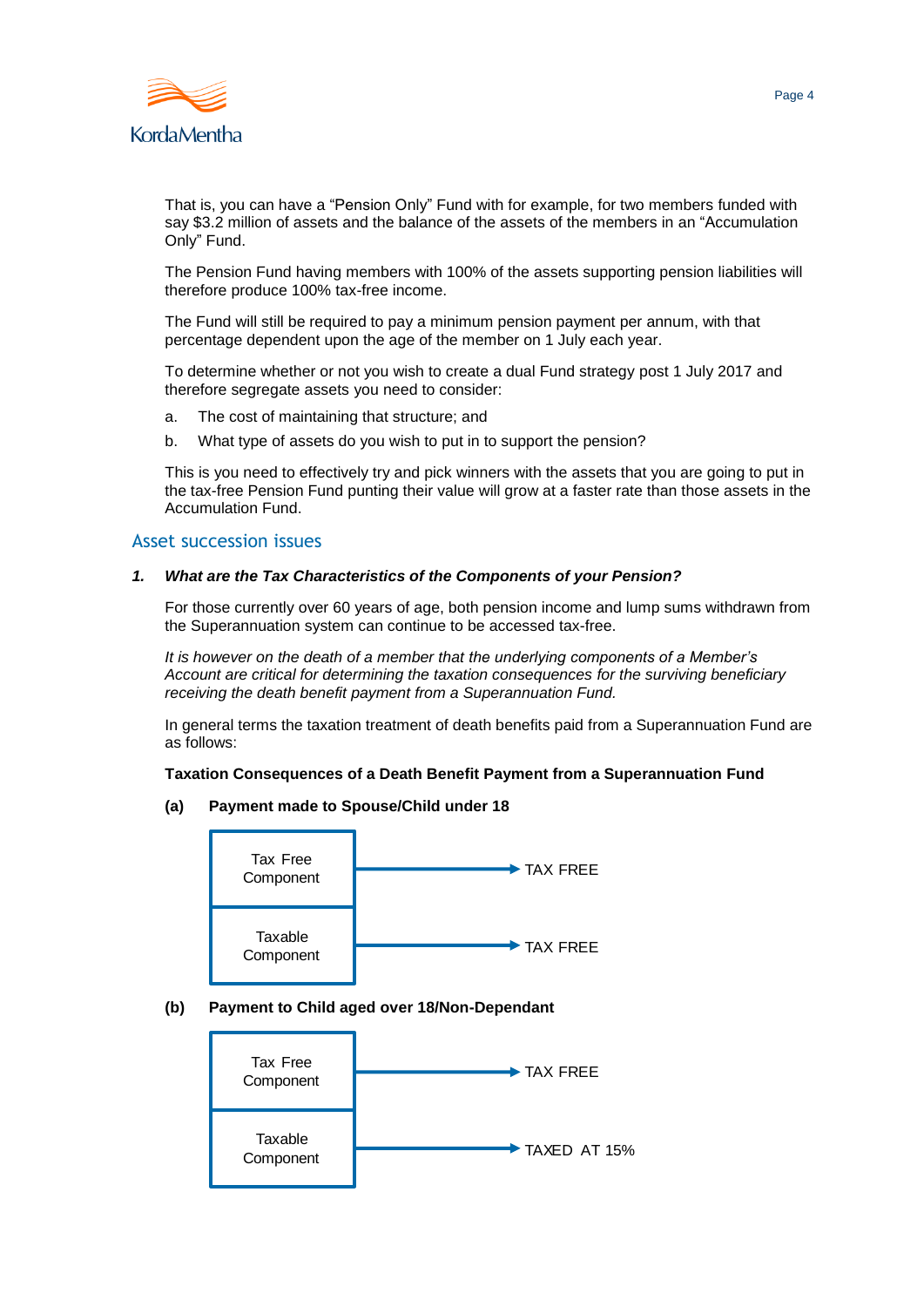

For a pension the apportionment between Tax-Free and Taxable components is set at the start of the pension and continues for the entire life of that pension.

For some clients, we have been able to establish multiple pensions with different taxation components.

You may have a pension with a 100 % Tax-Free component and another pension with a mixture of taxable and tax-free components.

The question to ask in establishing your complying pension up to the \$1.6 million Pension Transfer Cap on 1 July 2017, is what are the optimal components to maintain within that pension?

The answer to this question depends upon the following factors:

- a. The expected growth in the underlying assets within that pension; and
- b. The age of the pensioner. The older the member, the higher the percentage of income that needs to be withdrawn annually from the Fund in the form of a pension.

*In essence, if you believe the growth in the assets within your Fund will exceed the percentage of cash you need to withdraw per annum to meet the minimum pension payments, then your complying pension from 1 July 2017 should be sourced with the highest tax-free component.*

It is possible over time to change the elements of your complying pension.

This can be done by commuting one pension that may have certain tax characteristics and commencing another with different characteristics.

#### *2. Post 1 July 2017 what happens on the death of a Member to his or her pension?*

Typically for clients with a spouse, where a person wished to bequeath their entire accrued superannuation entitlements to the other spouse, we have effected this by making each spouse a Reversionary Beneficiary of the other spouse's pension. As a Reversionary Beneficiary of a pension the benefits reverting to the surviving spouse can be maintained within the concessionally taxed superannuation environment until the death of the surviving spouse.

*These rules have now changed effective 1 July 2017, which requires a rethink of your asset succession strategy on the death of the first spouse.* 

From 1 July 2017, you can only fund a pension up to the Pension Transfer Cap up to the limit at the time that you start that pension.

On 1 July 2017, this limit has been set at \$1.6 million.

When your spouse dies and you are the Reversionary Beneficiary of his or her pension, you cannot access this cap twice.

However, there is a work around.

Consider the following example:

*Mr and Mrs Smith have a complying Self-Managed Superannuation which on 1 July 2017 they start pensions, each of them with \$1.6 million of assets.*

*They also have amounts in excess of the \$1.6 million pension that will revert to Accumulation mode.*

*A couple of years later, Mr Smith dies, providing his complying pension to Mrs Smith as the Reversionary Beneficiary.*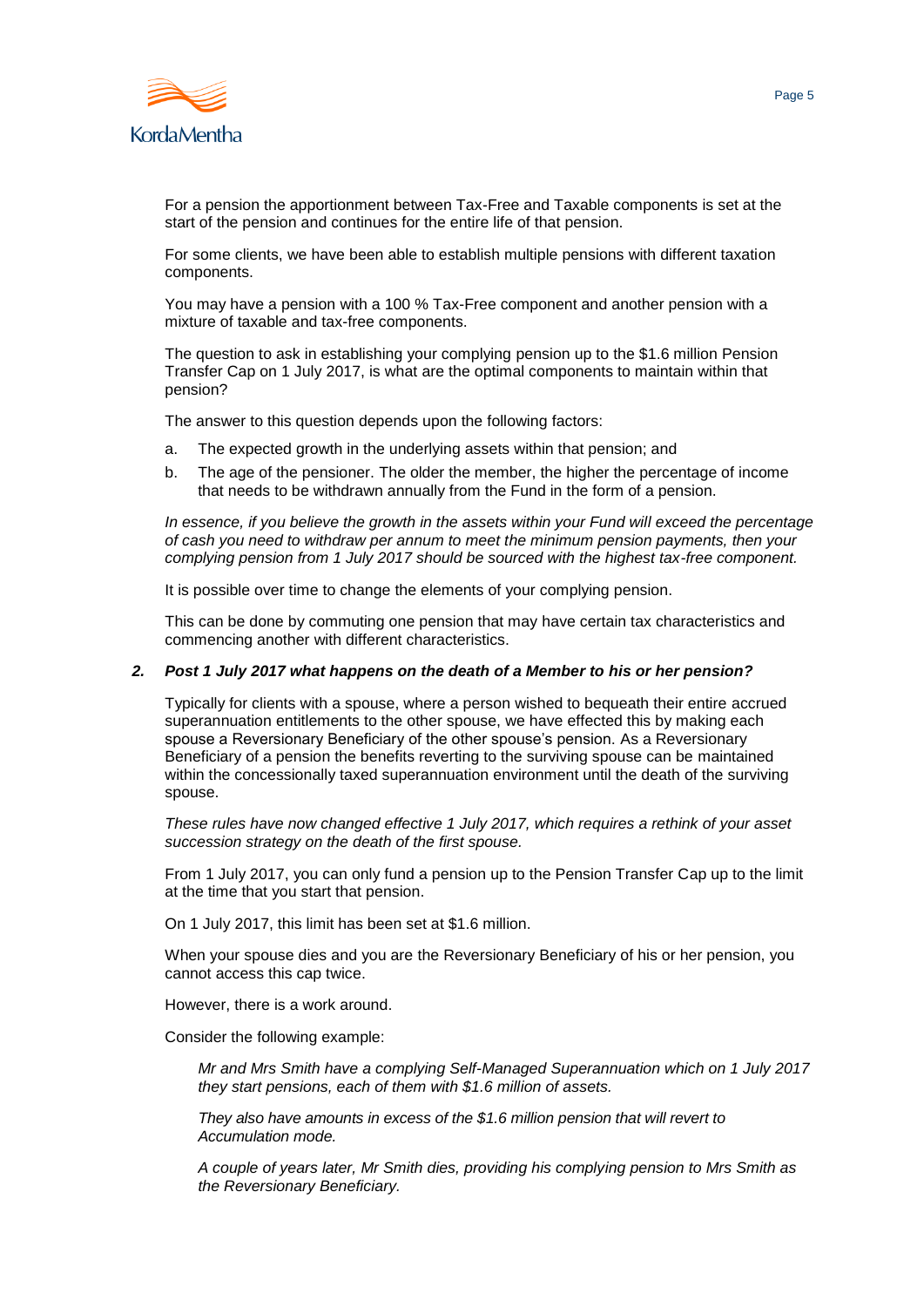

## *Diagrammatically on the death of Mr Smith his position would be as follows:*

#### **Possible Asset Succession Strategy Post 1 July 2017 Position on Death**



*Mrs Smith already has her own complying pension and as such the receipt of Mr Smith's pension as the Reversionary Beneficiary will prima facie put her over the Transfer Balance Cap.* 

*She has 12 months however to sort out arrangements to come up with a strategy not to exceed the Cap.* 

*She could at this point withdraw tax-free all of Mr Smith's accrued superannuation entitlements which have grown to \$2.5 million. Alternatively, to keep more assets within the Superannuation Fund, she could commute her own pension back to Accumulation Mode which at the time of Mr Smith's death was \$1.8 million.* 

*This would provide her with room in her own Transfer Balance Cap to then accept Mr Smith's pension of \$1.8 million. This keeps Mr Smith's complying pension within the Fund but transfers Mrs Smith's complying pension back into Accumulation mode.* 

*Mrs Smith would still need to pay out Mr Smith's Accumulation Fund outside the Superannuation System.* 

*Diagrammatically this would look as follows:*

#### **Action Post Death of Mr Smith**



# Issues for you to consider

As part of this review process, you need to reconsider what proportion of your accrued superannuation entitlements you want your spouse to access on your death. If this is not 100% of the accrued superannuation entitlements, you need to identify to whom you want these assets to go to and what structure should hold these assets.

Secondly, where accrued superannuation entitlements need to be withdrawn on death, what will be the structure to hold these assets so withdrawn from the Superannuation System?